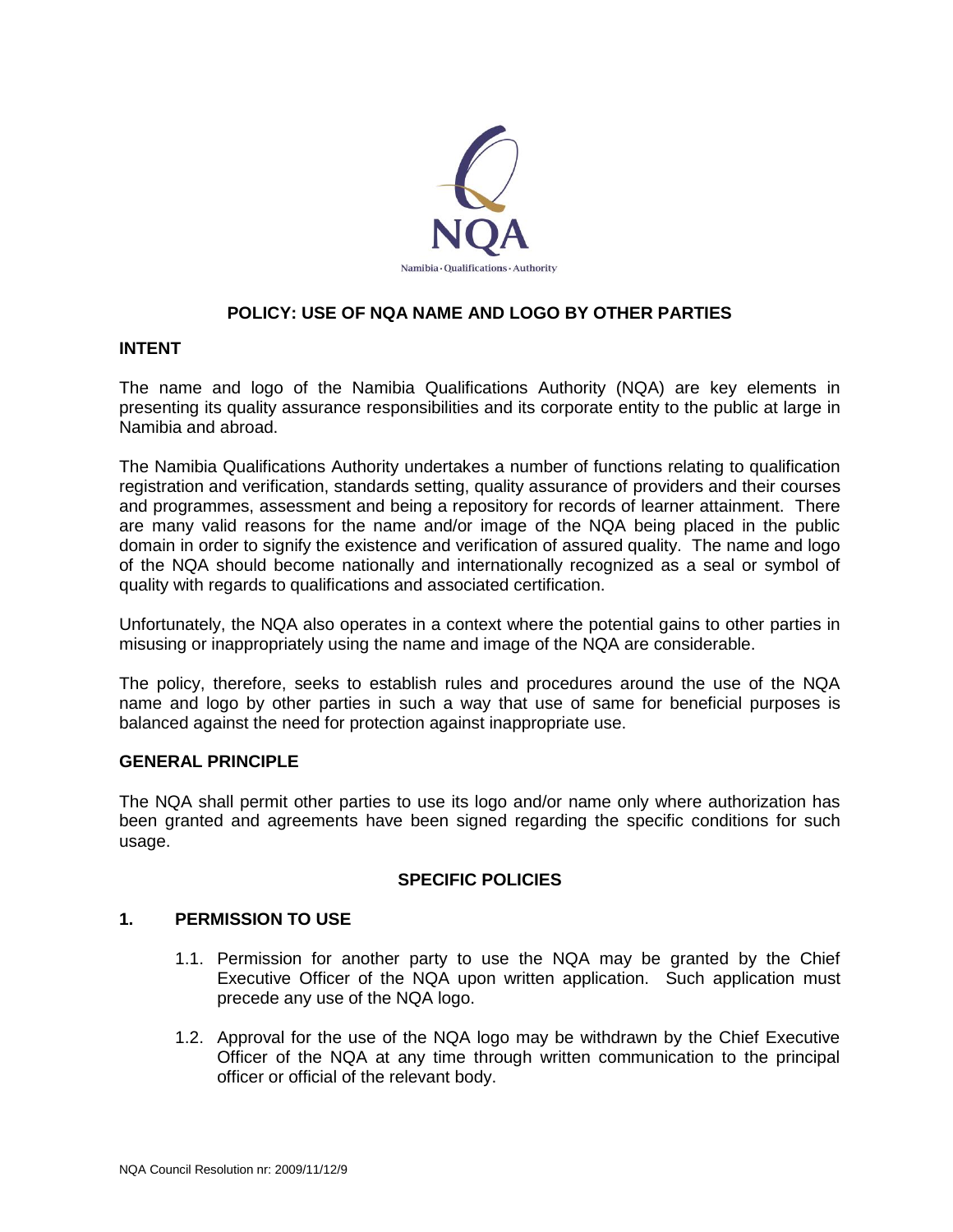### **2. APPROVED USERS**

- 2.1. Permission to use the NQA logo shall only be granted to a potential user if that user falls within any of the following categories:
- 2.1.1. a Person, Institution or Organization accredited by the NQA under Section 13 of
	- the Namibia Qualifications Authority Act 1996;
- 2.1.2. a Person, Institution or Organization whose qualification or award is registered on the National Qualifications Framework (NQF) of Namibia;
- 2.1.3. a Government agency.

#### **3. APPROVED USE**

- 3.1. Permission shall only be granted for the use of the NQA logo on the following:
- 3.1.1. Approved certification for a qualification or award registered on the National Qualifications Framework;
- 3.1.2. Advertisements for use in print or other media (e.g. television commercials, bill boards);
- 3.1.3. Course, programme or institutional brochures intended for learners or potential learners.
- 3.2. Permission shall only be granted for the NQA logo to be used within specifications issued by the NQA. Such specifications shall refer to such things as:
- 3.2.1. Colour
- 3.2.2. Size
- 3.2.3. Scaling (where different sizes as allowed)
- 3.2.4. Consistency of style where the logo is used more than once.
- 3.3. The NQA shall provide an Approved User with a copy of a designer master of the logo in hard and/or electronic form.
- 3.4. Persons, Institutions or Organisations granted accreditation by the NQA under Section 13 of the Namibia Qualifications Authority Act 1996 may make this statement on any of its advertisements or brochures anticipated in 3.1. above.
- 3.4.1. Accredited by the NQA in terms of Section 13 of the Namibia Qualifications Authority Act 1996 for specified education and training services and for a specific period.
- 3.5. Any shortened or amended version of the above statement may only be used upon permission being granted, upon application, by the Chief Executive Officer of the NQA.

### **4. INAPPROPRIATE USE**

4.1. Persons, Institutions or Organizations, whether accredited or not, shall not be permitted to refer to a relationship with the NQA other than: